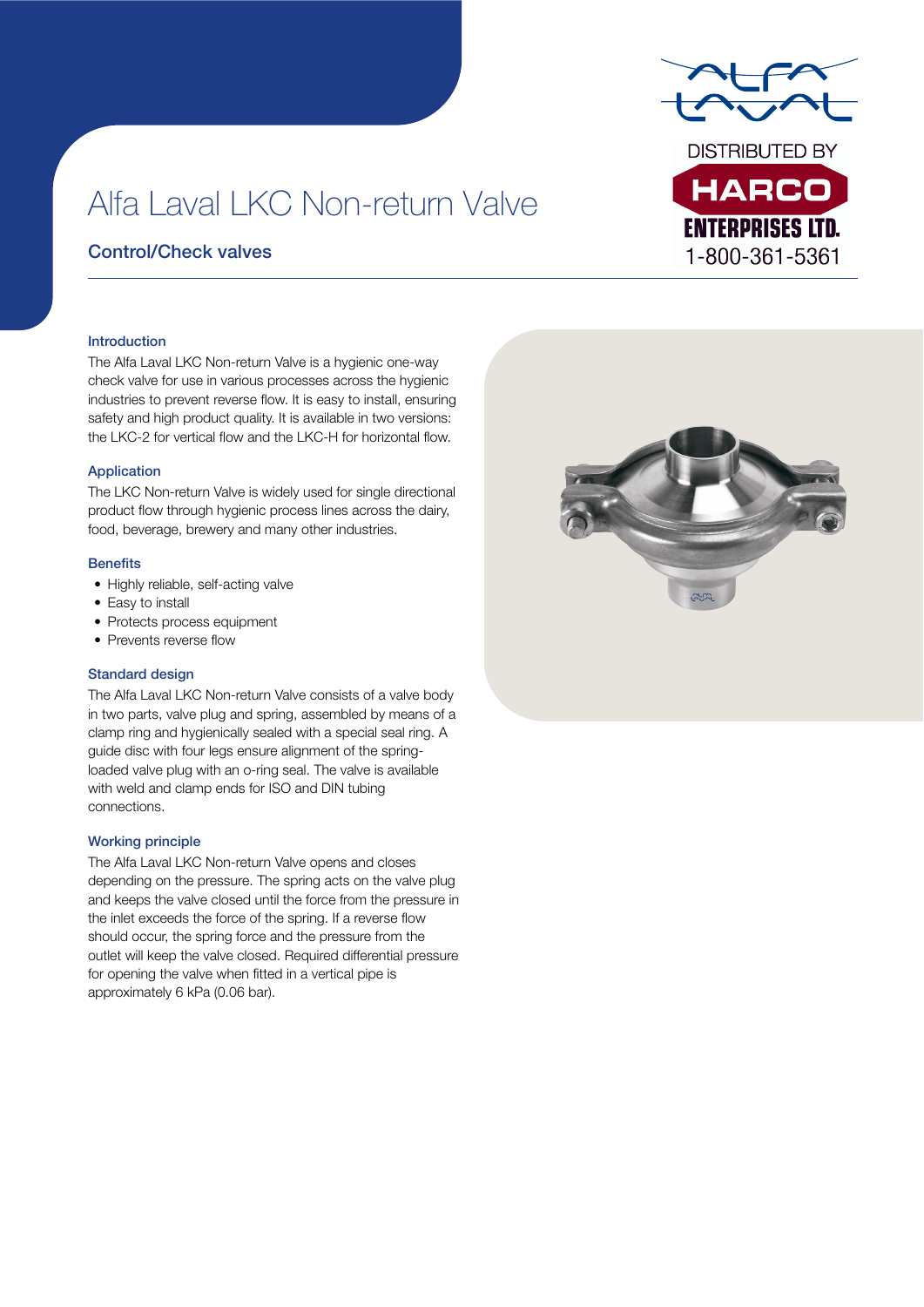#### TECHNICAL DATA

| Temperature            |                                                                                                                                                                                 |
|------------------------|---------------------------------------------------------------------------------------------------------------------------------------------------------------------------------|
| Max. temperature:      | 140°C (EPDM)                                                                                                                                                                    |
| Min. temperature:      | $-10^{\circ}$ C                                                                                                                                                                 |
| Pressure               |                                                                                                                                                                                 |
| Max. product pressure: | 1000 kPa (10 bar)                                                                                                                                                               |
| <b>ATEX</b>            |                                                                                                                                                                                 |
| Classification:        | II 2 G D <sup>1</sup>                                                                                                                                                           |
|                        | This equipment is outside the scope of the directive 2014/34/EU and must not carry a separate CE marking according to the directive as the equipment has no own ignition source |

#### **Mechanical**

Required differential pressure for opening the valve when fitted in a vertical pipe, as shown in fig. 3, is approx. 6 kPa (0.06 bar).

#### **Options**

Product wetted seal rings of Nitrile (NBR) or Fluorinated rubber (FPM).

#### PHYSICAL DATA

| <b>Materials</b>            |                              |
|-----------------------------|------------------------------|
| Product wetted steel parts: | 1.4301 (304) / 1.4404 (316L) |
| External surface finish:    | Bright (Machined Ra 1.6)     |
| Internal surface finish:    | $Ra < 0.8 \mu m$             |
| Product wetted seals:       | <b>EPDM</b> rubber           |

#### Pressure drop/capacity diagram





#### Figure 1. Flow direction.

Shows the optimal built-in situation. Other positions possible are e.g. horizontal. The four guide legs of the valve cone ensure good alignment.

90° rotation.